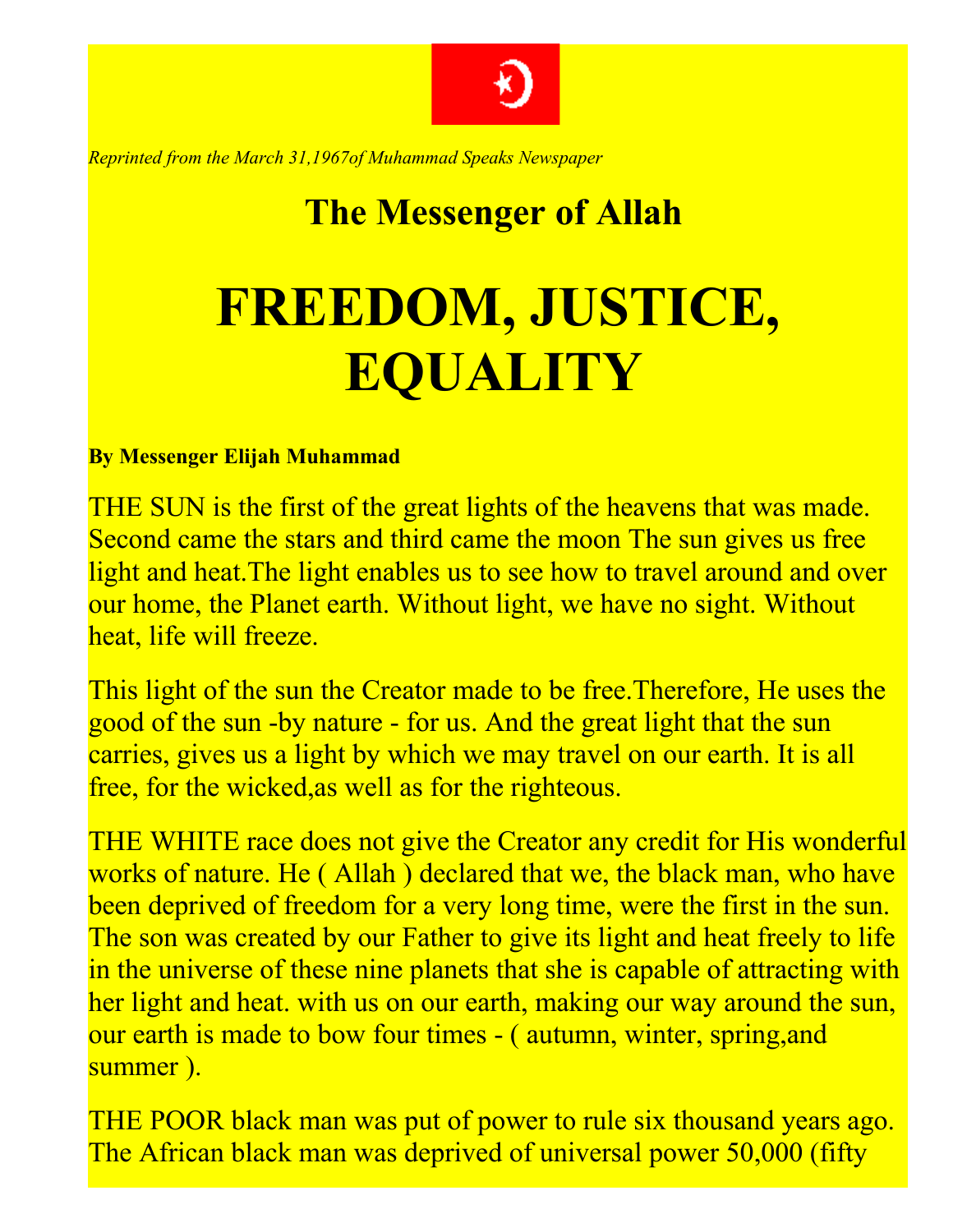thousand ) years ago, due to the father of our tribe, at that time, disagreeing with the other scientists on making a people, as we have been made on that continent (Africa). Since that time, our father's disagreement has cause us to disagree with each other, but some of us remained in the light of truth and civilization. They are found in the northern section of Africa

EGYPT HAS the ancient marks of the black man's civilization. At times, they served various types of God during the past six thousand years.Islam awakened Egypt to the splendor of her wisdom more than anything else. The white race spoiled Egypt with its integration and made her as a servant for the white European people for a while. THE PRESENT government of Egypt, under President Gamal Abdel Nasser, is in search of the lost glory of that mighty nation which dominated that continent for tens of thousands of years.

The black man always has loved the sun and the nature of it- light and heat, therefore, he dominates the equatorial section of our earth. And, below the equator, to the south, you will find the black man covering the earth like a belt.

THE WHITE man was driven out of Arabia into the cold, frigid zone of what is now called Europe. The people of Russia are referred to in the Bible and Holy Qur-an as the Gogs. Other infidel people,such as the European and American white race, are referred to by some of the scientists as being the Magogs. However, that great sign of God's work, in the Person of Master Fard Muhammad, is to teach us the knowledge of ourselves from the beginning of the creations of the heavens and the earth, declaring us to be the members of the Creator. We must be awakened to the knowledge of ourselves as being such members.

This knowledge should force us to take our place in the sun and use the very nature and the law of that sun for our standard. We would have love for our government on earth as a freedom loving people and grant freedom to all life that is in the sun as our Father created the sun to give us light and heat freely. And in our dealings with man, we should give to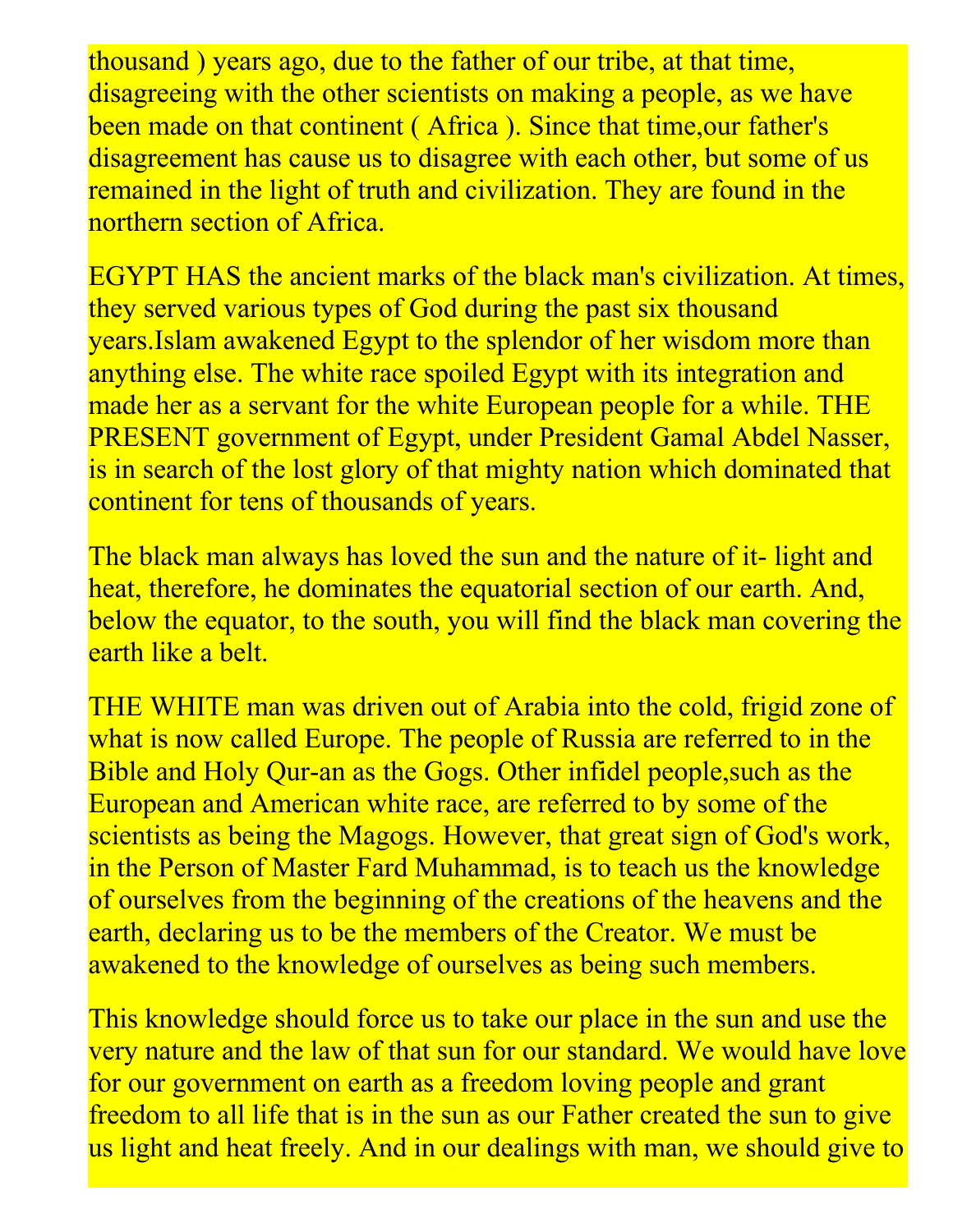him the freedom to exercise his well-being in the universe which is necessary for his well-being - freely, without hindrance.

The white race has deprived the black people of this - and equal chance of freedom (although the sun and its planets by nature give light freely) and an equal change to survive and share in the earth that our Father created for us all that come onto the earth-except enemies, as the white race. OUT OF the law of freedom, justice and equality, the white race was brought. The white race is an opposer of freedom, justice and equality. They were made, by nature, to oppose the freedom of the lives of other human beings, of beasts, fowls of the air, and fish of the sea.

They have brought much trouble between men on the face of our earth, up to today. Through the wakening of the people by the truth of Almighty God Allah, in the Person of Master Fard Muhammad.,they have become so angry and dissatisfied with the white race as being an enemy to the well-being of other than white,that today a raging war now has begun. It will have no end until the God of freedom, justice and equality has made all men to bow to the general law of nature.THEN, AND only then, will we enjoy our people on this earth in peace and love of the brotherhood.

## SPIRITUAL SIDE :

Since we have been reading the physical teaching of the sun, by Allah, let us now take a look at how it compares with the spiritual teaching of the message revealed to me from Allah Who appeared in the Person of Master Fard Muhammad,To Whom praise is due forever.THE SUN IS a great sign that we all should study to understand the wisdom of Almighty God, Allah.The entire starry canopy, called the heaven is like a book opened before our eyes, that if studied will give us the knowledge of its Creator and Maker.

In looking into this great unending mirror-like creation, we see the great works of Almighty God. Our little wisdom is far too weak in understanding to try comparing it with the wisdom of this Architect Who designed this beautiful universe that we have. HE USED the sun to show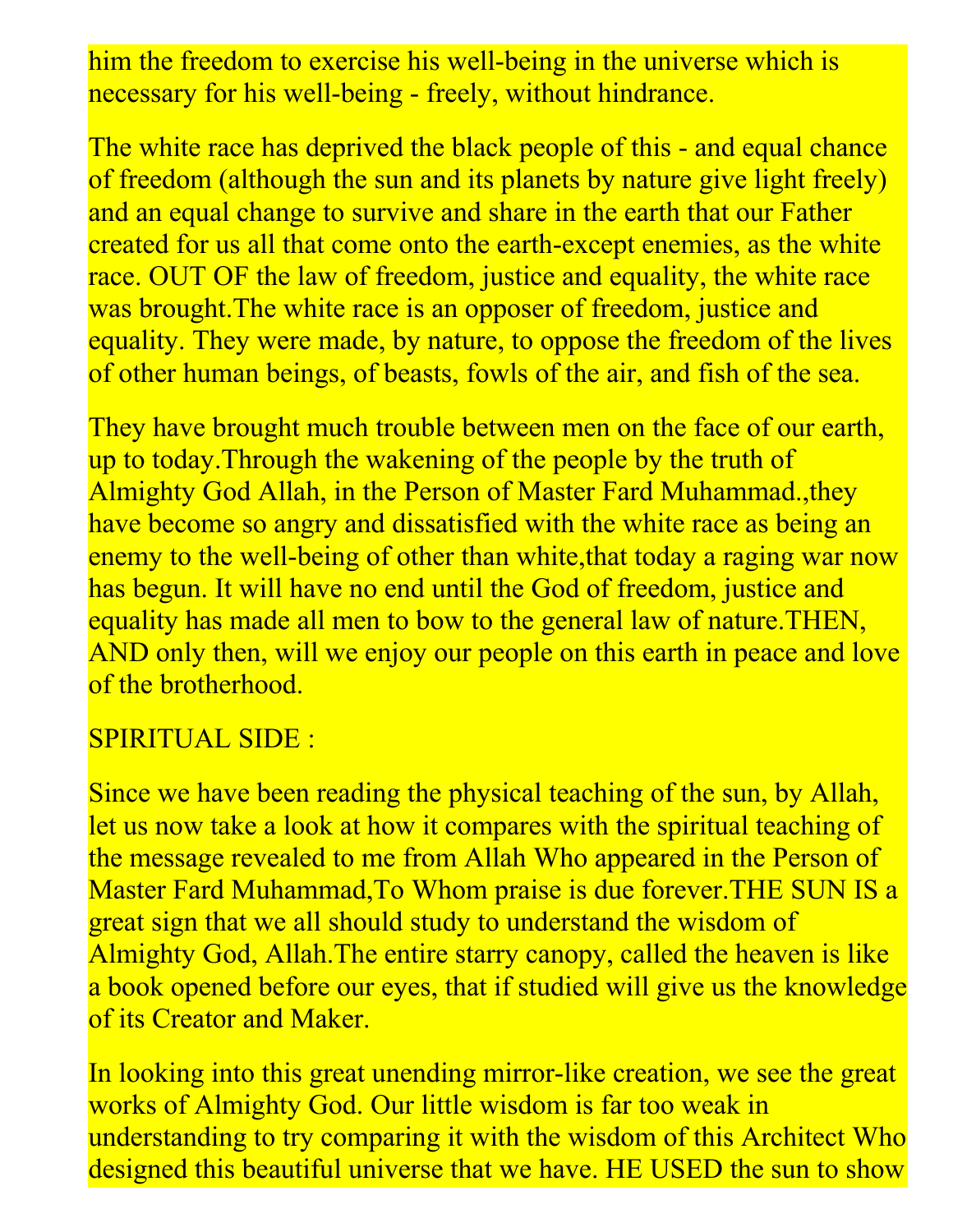us how the physical and spiritual freedom of the light of the sun gives life here on the earth and on other planets in their cycles. He uses the sun to keep life and to bring forth the entire earth ever alive for you and me without us paying anything whatsoever, to the great Supreme Being Who has power over the sun and its works. THIS IS A mighty light coming from a ball of fire that we call the sun that He taught the diameter is 853,000 miles.

There is no one able to tell us just what the fuel is that the sun uses to keep burning these billions and trillions of years. It is known, but who knows it ? Many ideas, theories and other suggestions have been made, but we do know that she is afire. We can draw fire from her and everything that is alive upon the earth has some of her fire in it, even to ourselves. Our bodies have the fire of the sun in them.

ALL OF this, which is essential for our existence, has not served as a knowledge to the enemy, devil, that he should have used the law of freedom in his rulership of the people of earth. Freedom is essential to life itself. What is life without freedom ? Life ever cries and seeks the way to freedom. This is the nature of life. No one has been so evil to imprison life, but the enemy,devil of ours.HE HAS built strong prison houses everywhere under his rule to bind and cast into prison those who, by nature, are made free and should be free. In the Hereafter there will be no jails - for there will be no prisoners to put in jail.

FREEDOM FOR the so-called American Negro is the purpose and work of Almighty God. Who has made His appearance among us in the Person of Master Fard Muhammad,Whom praise is due forever. His purpose is to free the so-called American Negroes and set them at liberty - on the free earth, created by our Father - from the hands and power of the enemy of freedom.

THE ENEMY even commercializes on making prisons. He makes laws that he knows the prisoner is bound to break.Even their law-makers break the laws. We must be freed so that we may be able to enjoy the freedom of life on this earth as other nations. They have a false excuse to